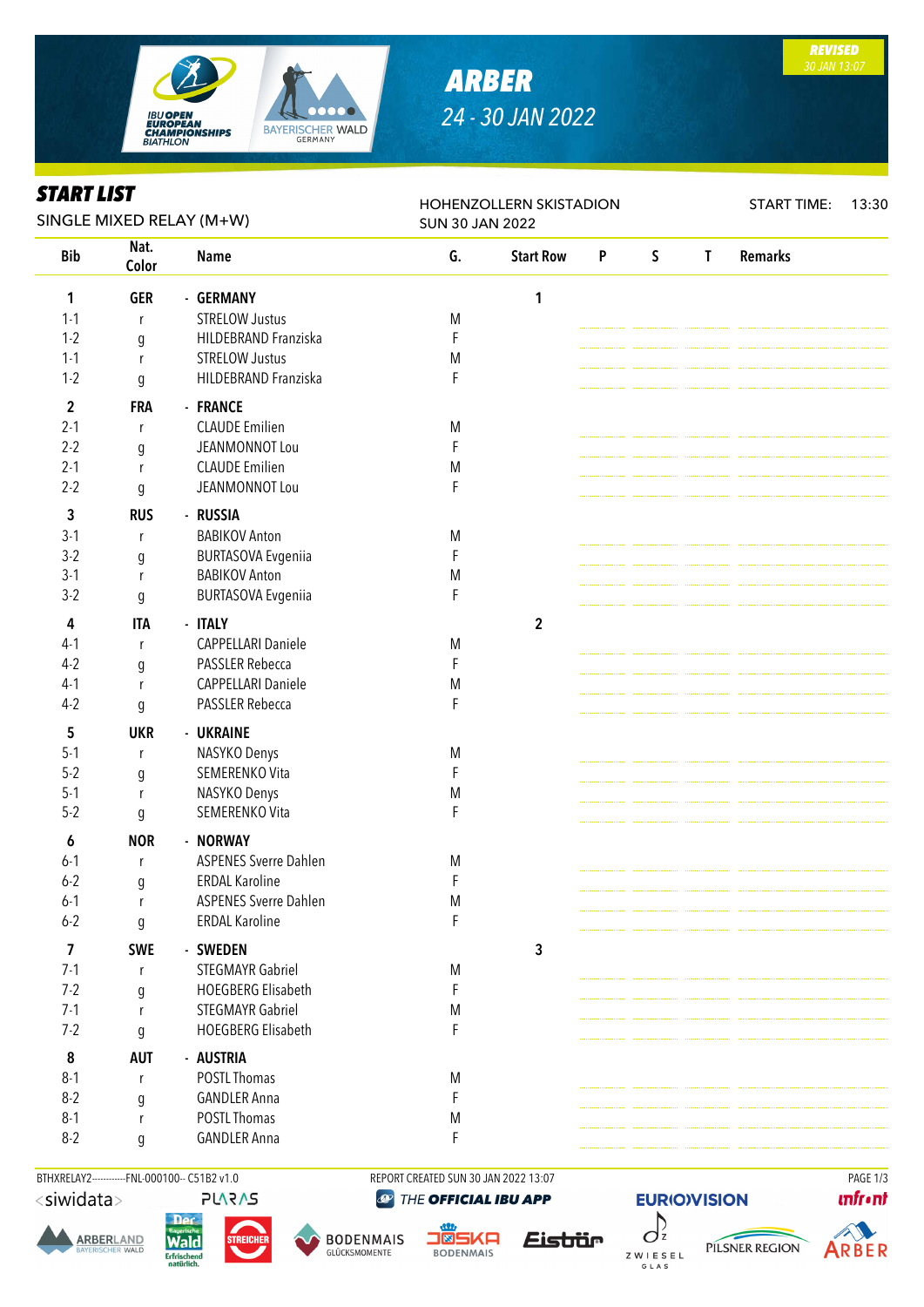

# *ARBER 24 - 30 JAN 2022*

*REVISED 30 JAN 13:07*

#### *START LIST*

| SIAKI LISI<br>SINGLE MIXED RELAY (M+W) |               |                            | HOHENZOLLERN SKISTADION<br><b>SUN 30 JAN 2022</b> |                  |   |              |              | <b>START TIME:</b> | 13:30 |
|----------------------------------------|---------------|----------------------------|---------------------------------------------------|------------------|---|--------------|--------------|--------------------|-------|
| <b>Bib</b>                             | Nat.<br>Color | Name                       | G.                                                | <b>Start Row</b> | P | $\mathsf{S}$ | $\mathsf{T}$ | <b>Remarks</b>     |       |
| 9                                      | <b>USA</b>    | - UNITED STATES            |                                                   |                  |   |              |              |                    |       |
| $9 - 1$                                | r             | CERVENKA Vaclav            | M                                                 |                  |   |              |              |                    |       |
| $9 - 2$                                | g             | <b>GERAGHTY-MOATS Tara</b> | F                                                 |                  |   |              |              |                    |       |
| $9 - 1$                                | r             | CERVENKA Vaclav            | M                                                 |                  |   |              |              |                    |       |
| $9 - 2$                                | g             | <b>GERAGHTY-MOATS Tara</b> | F                                                 |                  |   |              |              |                    |       |
| 10                                     | <b>LTU</b>    | - LITHUANIA                |                                                   | 4                |   |              |              |                    |       |
| $10-1$                                 | r             | CIGAK Nikita               | M                                                 |                  |   |              |              |                    |       |
| $10-2$                                 | g             | KOCERGINA Natalja          | F                                                 |                  |   |              |              |                    |       |
| $10-1$                                 | r             | CIGAK Nikita               | M                                                 |                  |   |              |              |                    |       |
| $10-2$                                 | g             | KOCERGINA Natalja          | F                                                 |                  |   |              |              |                    |       |
| 11                                     | <b>ROU</b>    | - ROMANIA                  |                                                   |                  |   |              |              |                    |       |
| $11 - 1$                               | r             | <b>PUCHIANU Cornel</b>     | M                                                 |                  |   |              |              |                    |       |
| $11-2$                                 | g             | MEZDREA Andreea            | F                                                 |                  |   |              |              |                    |       |
| $11-1$                                 | r             | <b>PUCHIANU Cornel</b>     | M                                                 |                  |   |              |              |                    |       |
| $11-2$                                 | g             | MEZDREA Andreea            | F                                                 |                  |   |              |              |                    |       |
| 12                                     | <b>BLR</b>    | - BELARUS                  |                                                   |                  |   |              |              |                    |       |
| $12 - 1$                               | r             | AUSEYENKA Ilya             | M                                                 |                  |   |              |              |                    |       |
| $12 - 2$                               | g             | SABITAVA Adelina           | F                                                 |                  |   |              |              |                    |       |
| $12 - 1$                               | r             | AUSEYENKA Ilya             | M                                                 |                  |   |              |              |                    |       |
| $12 - 2$                               | g             | SABITAVA Adelina           | F                                                 |                  |   |              |              |                    |       |
| 13                                     | <b>KAZ</b>    | - KAZAKHSTAN               |                                                   | 5                |   |              |              |                    |       |
| $13-1$                                 | r             | SIRIK Sergey               | M                                                 |                  |   |              |              |                    |       |
| $13-2$                                 | g             | KONDRATYEVA Anastassiya    | F                                                 |                  |   |              |              |                    |       |
| $13-1$                                 | r             | SIRIK Sergey               | M                                                 |                  |   |              |              |                    |       |
| $13-2$                                 | g             | KONDRATYEVA Anastassiya    | F                                                 |                  |   |              |              |                    |       |
| 14                                     | <b>FIN</b>    | - FINLAND                  |                                                   |                  |   |              |              |                    |       |
| $14-1$                                 | r             | KARVINEN Otto-Eemil        | M                                                 |                  |   |              |              |                    |       |
| $14-2$                                 | q             | KUUTTINEN Heidi            | F                                                 |                  |   |              |              |                    |       |
| $14-1$                                 | r             | KARVINEN Otto-Eemil        | ${\sf M}$                                         |                  |   |              |              |                    |       |
| $14-2$                                 | g             | KUUTTINEN Heidi            | F                                                 |                  |   |              |              |                    |       |
| 15                                     | <b>EST</b>    | - ESTONIA                  |                                                   |                  |   |              |              |                    |       |
| $15-1$                                 | r             | <b>AOLAID Marten</b>       | M                                                 |                  |   |              |              |                    |       |
| $15-2$                                 | g             | LEHTLA Kadri               | F                                                 |                  |   |              |              |                    |       |
| $15-1$                                 | r             | <b>AOLAID Marten</b>       | M                                                 |                  |   |              |              |                    |       |
| $15-2$                                 | g             | LEHTLA Kadri               | F                                                 |                  |   |              |              |                    |       |
| 16                                     | SUI           | - SWITZERLAND              |                                                   | 6                |   |              |              |                    |       |
| $16-1$                                 | r             | <b>TAMBORNINO Eligius</b>  | M                                                 |                  |   |              |              |                    |       |
| $16 - 2$                               | g             | <b>MEINEN Susanna</b>      | F                                                 |                  |   |              |              |                    |       |
| $16-1$                                 | r             | <b>TAMBORNINO Eligius</b>  | M                                                 |                  |   |              |              |                    |       |
| $16 - 2$                               | g             | <b>MEINEN Susanna</b>      | F                                                 |                  |   |              |              |                    |       |
|                                        |               |                            |                                                   |                  |   |              |              |                    |       |

BTHXRELAY2------------FNL-000100-- C51B2 v1.0 REPORT CREATED SUN 30 JAN 2022 13:07 PAGE 2/3<siwidata> **PLARAS** 

**hlcW** 

**Erfrischend** 

**ARBERLAND** 

THE OFFICIAL IBU APP